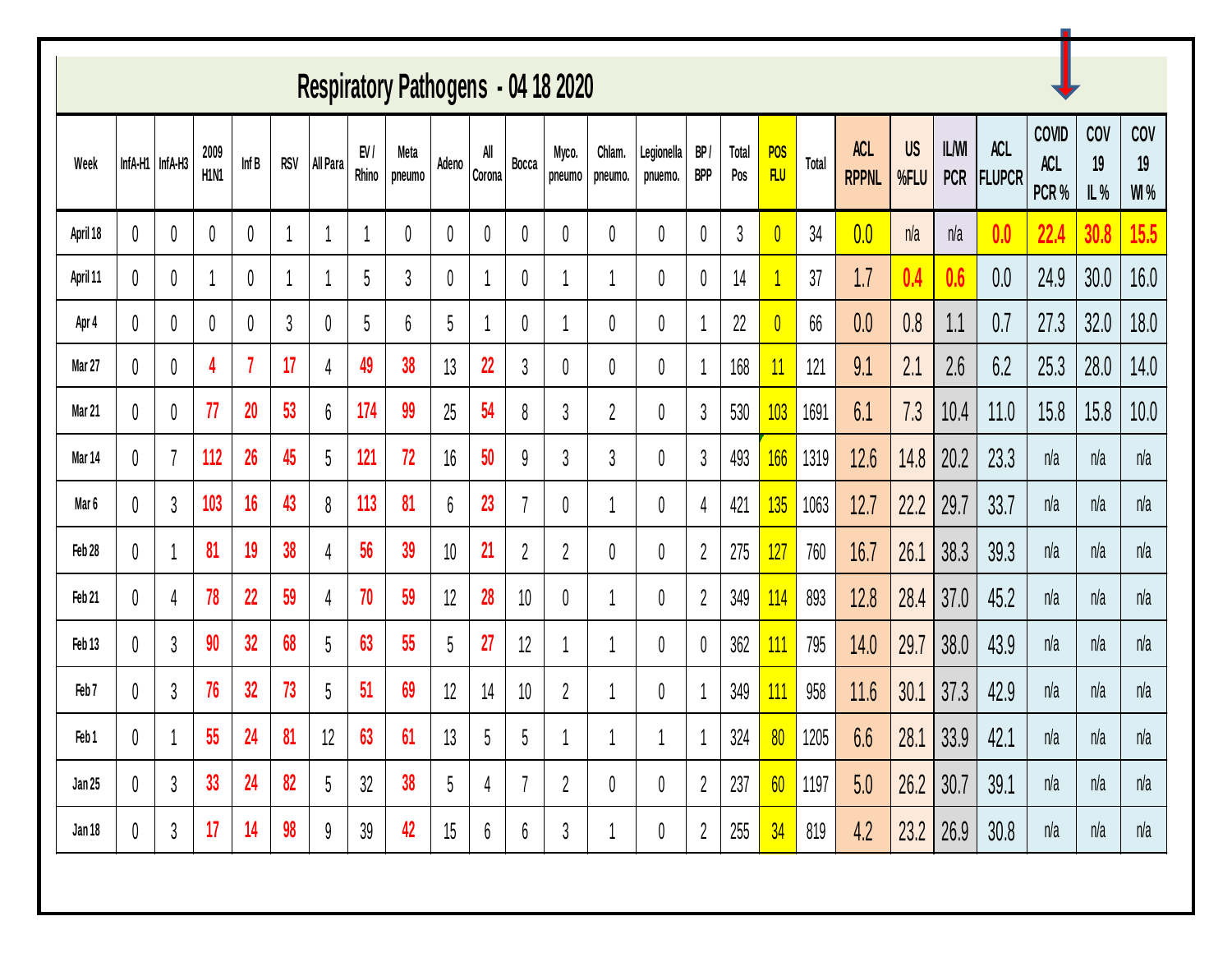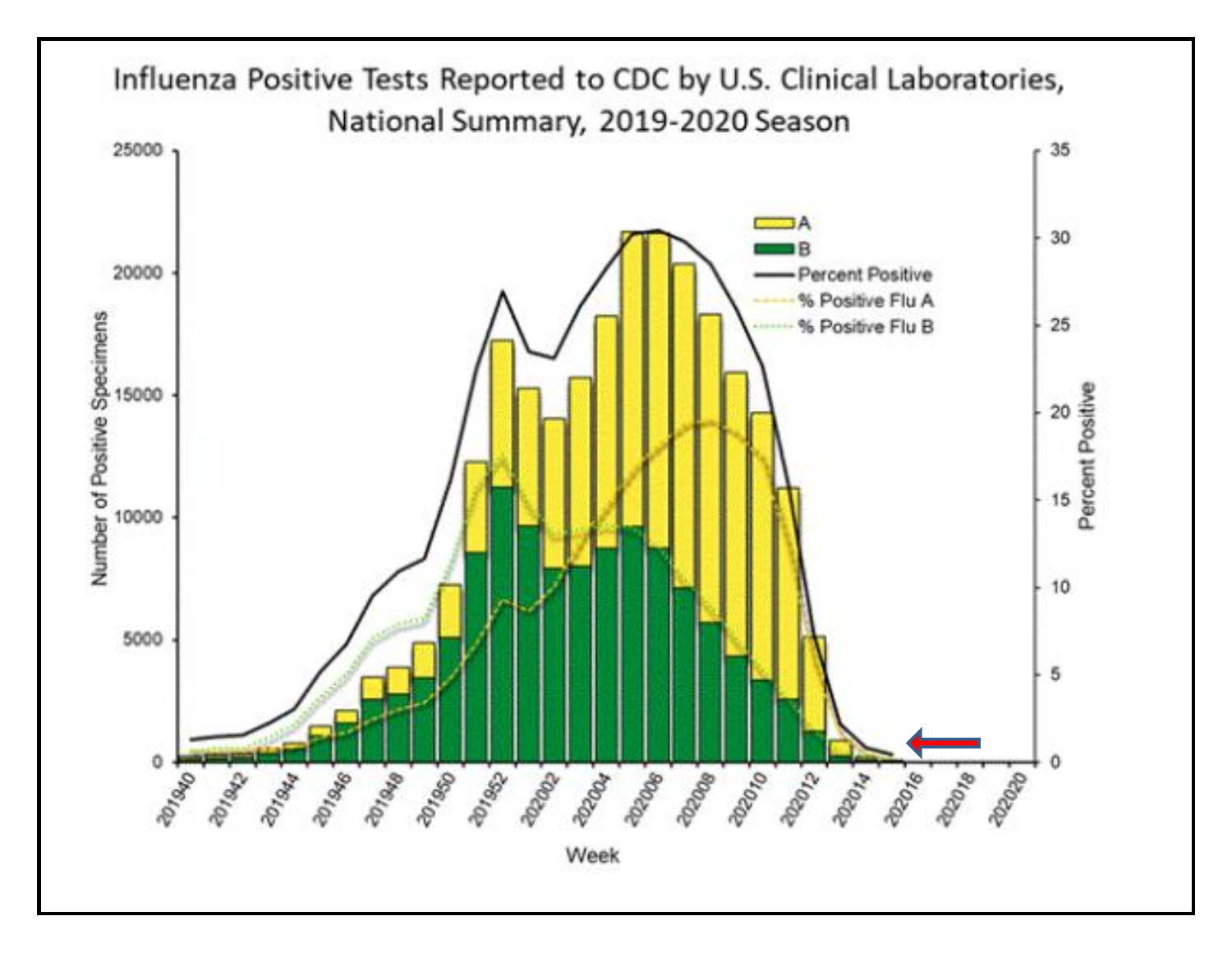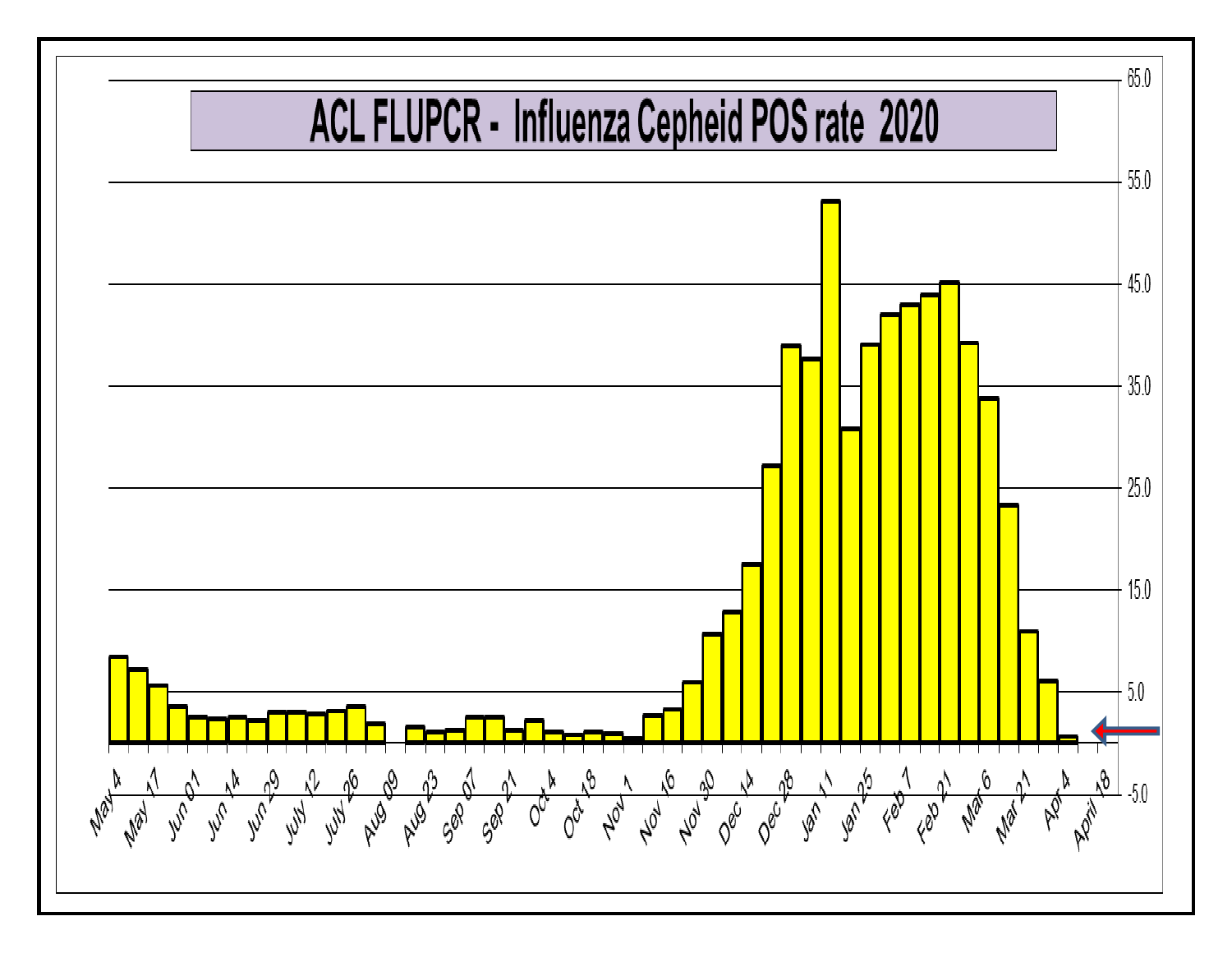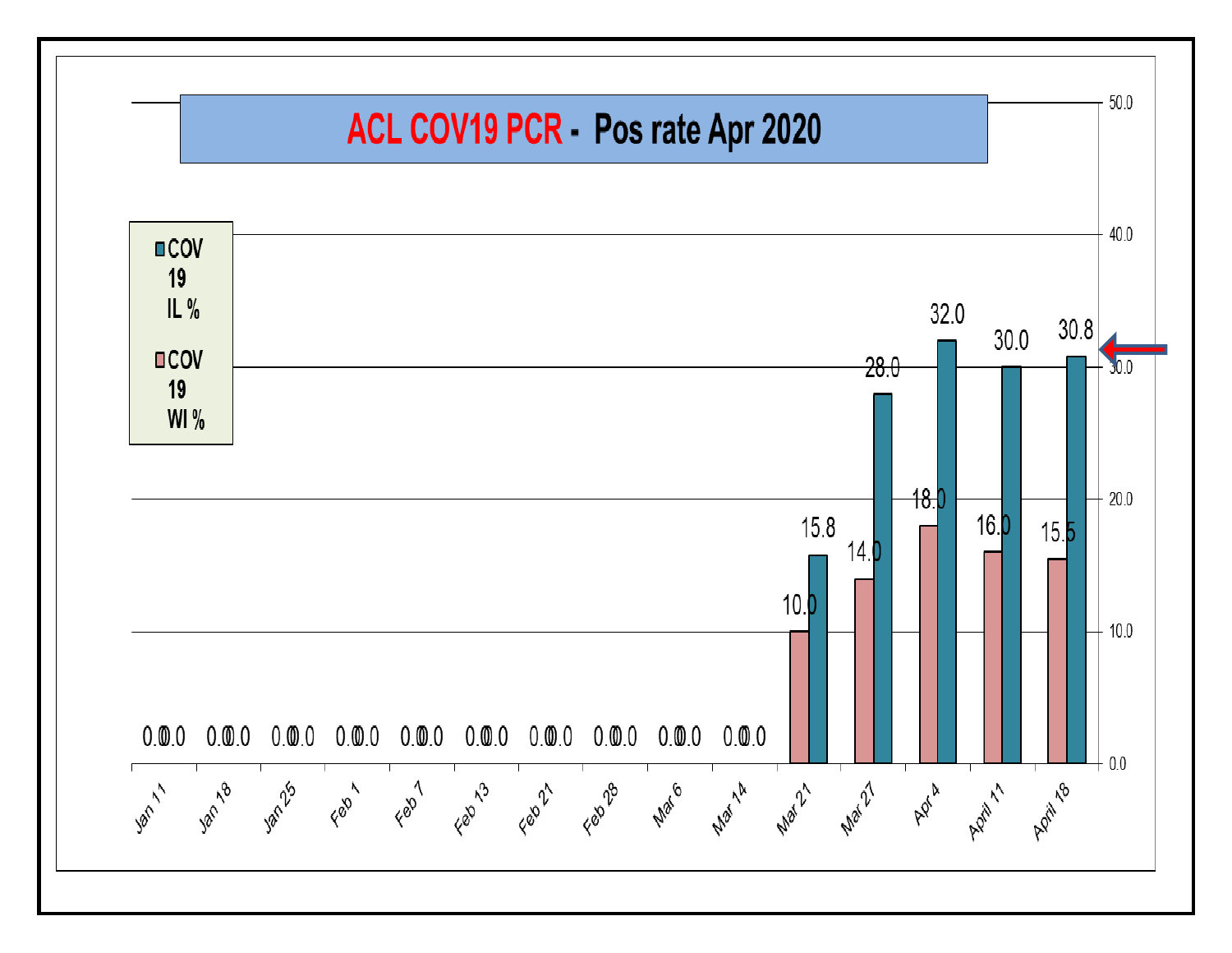April 19, 2020

This map shows confirmed and probable COVID-19 cases reported by U.S. states,

U.S. territories, and the District of Columbia. Each state's health

department reports how much the virus has spread in their community.

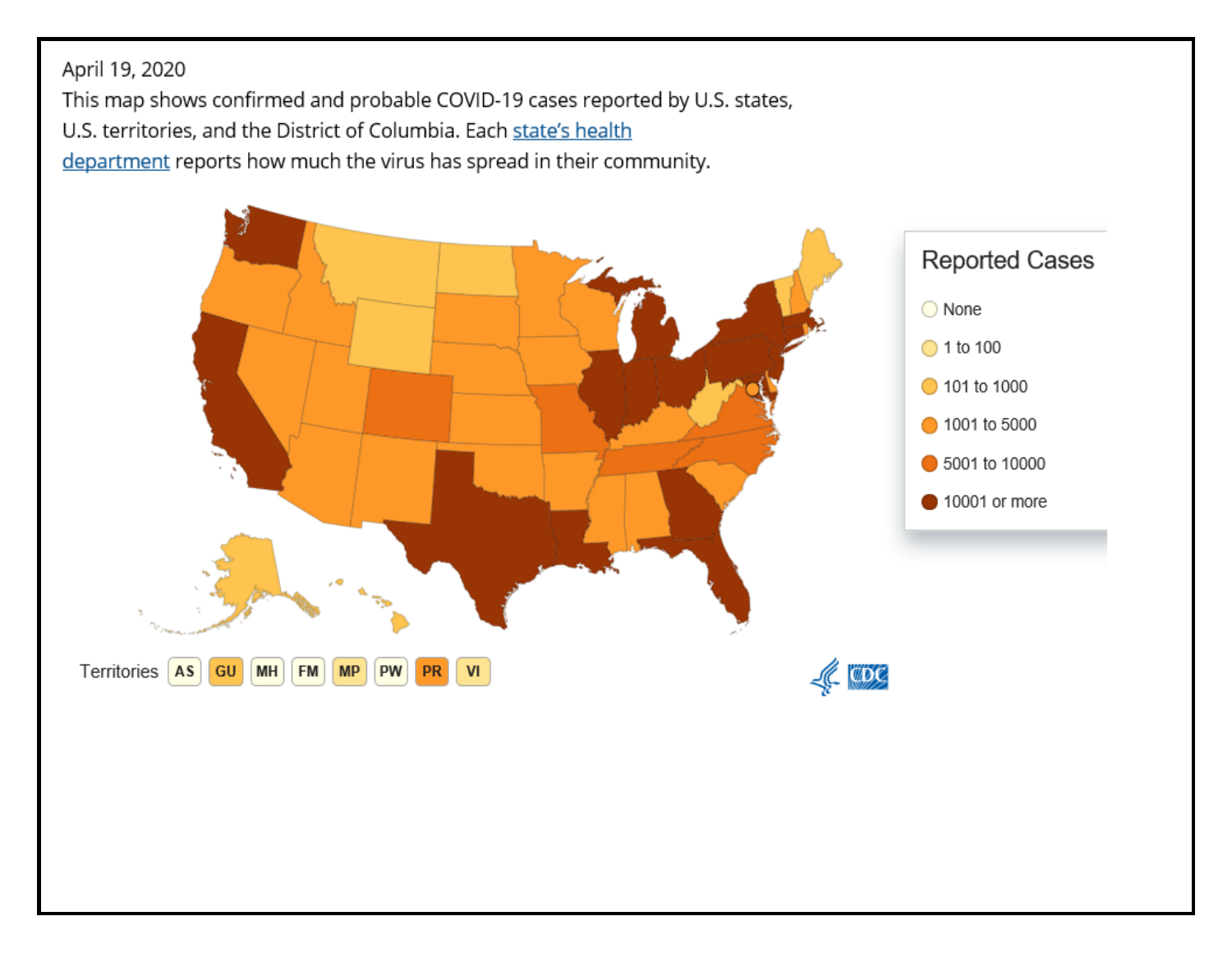**Neuraminidase Inhibitors Resistance in samples collected – as of Apr 04, 2020**

|                         | <b>Oseltamivir</b>                 |                                  |                                    | <b>Peramivir</b>                 | Zanamivir                          |                                  |  |  |
|-------------------------|------------------------------------|----------------------------------|------------------------------------|----------------------------------|------------------------------------|----------------------------------|--|--|
|                         | <b>Virus Samples</b><br>tested (n) | <b>Resistant</b><br>Viruses, (%) | <b>Virus Samples</b><br>tested (n) | <b>Resistant</b><br>Viruses, (%) | <b>Virus Samples</b><br>tested (n) | <b>Resistant</b><br>Viruses, (%) |  |  |
| Inf A $(H1N1)$<br>pdm09 | 885                                | 0.5                              | 885                                | 0.5                              | 885                                |                                  |  |  |
| Inf A ( $H3N2$ )        | 502                                | 0                                | 502                                |                                  | 502                                | O                                |  |  |
| Inf B                   | 1046                               | O                                | 1046                               |                                  | 1046                               | 0.2                              |  |  |

## **PA Endonuclease Inhibitor Resistance**

|                         | <b>Baloxavir</b>                   |                                  |  |  |
|-------------------------|------------------------------------|----------------------------------|--|--|
|                         | <b>Virus Samples</b><br>tested (n) | <b>Resistant</b><br>Viruses, (%) |  |  |
| Inf A $(H1N1)$<br>pdm09 | 884                                | $\bf{0}$                         |  |  |
| Inf A $(H3N2)$          | 584                                | 0                                |  |  |
| Inf B                   | 1073                               | O                                |  |  |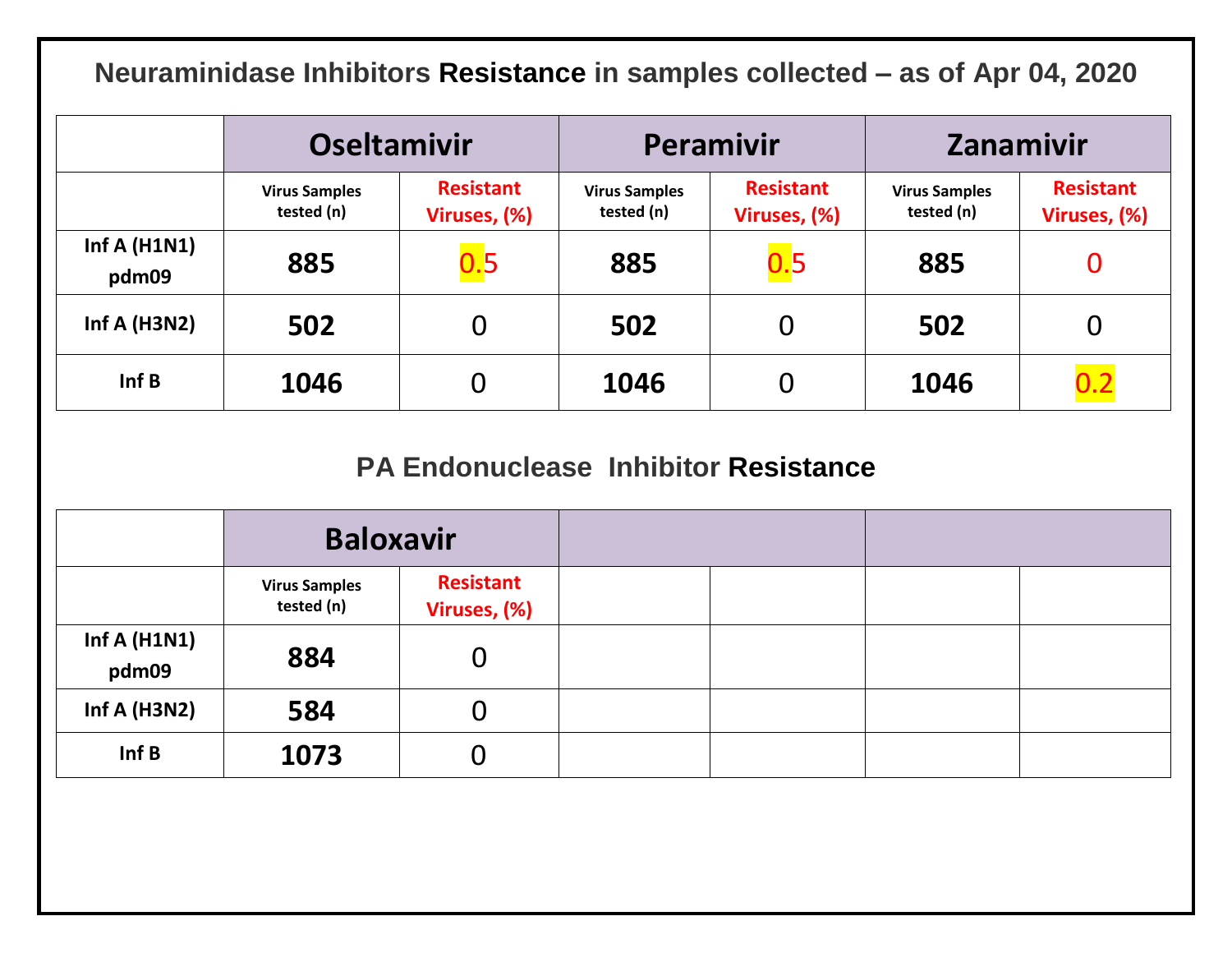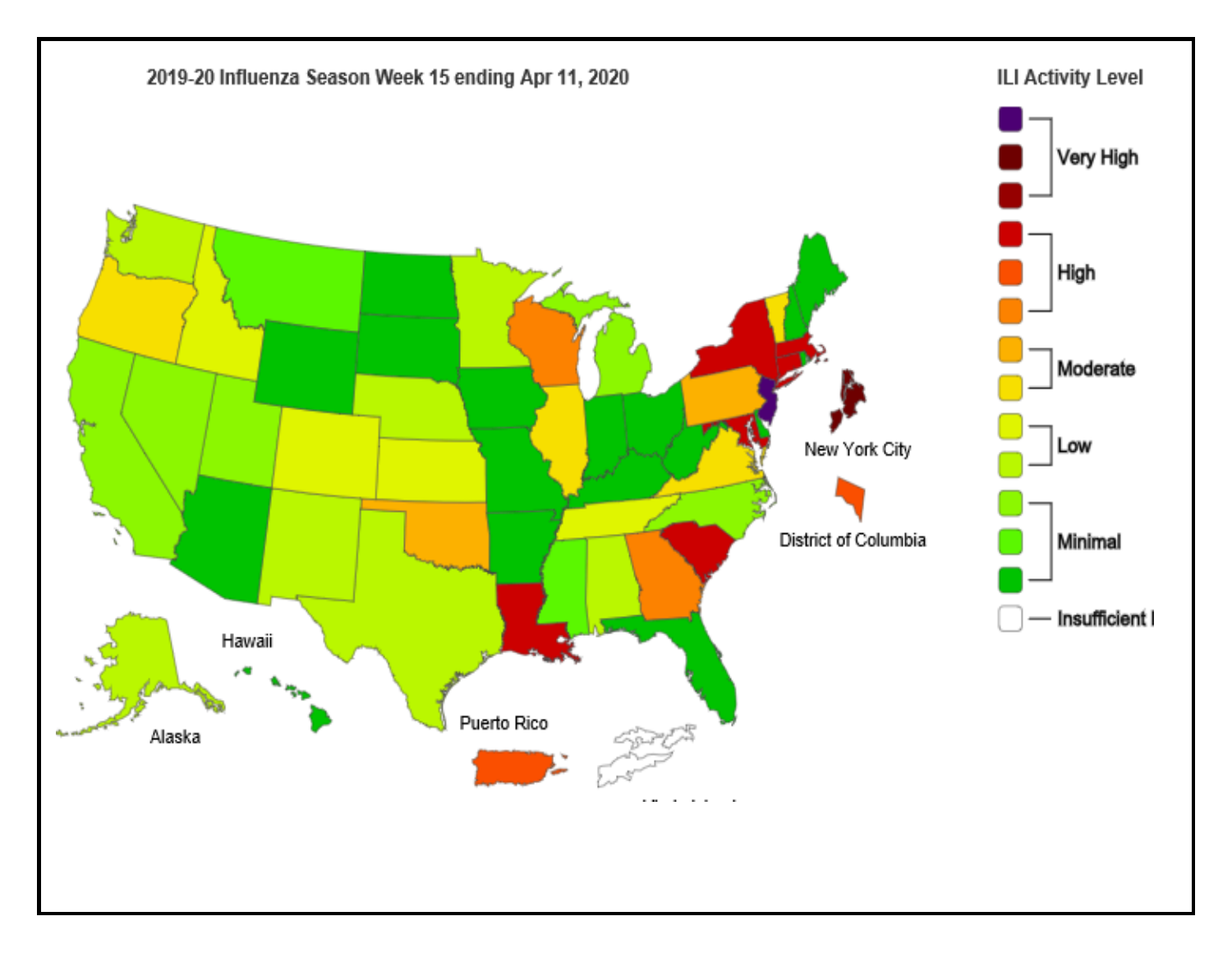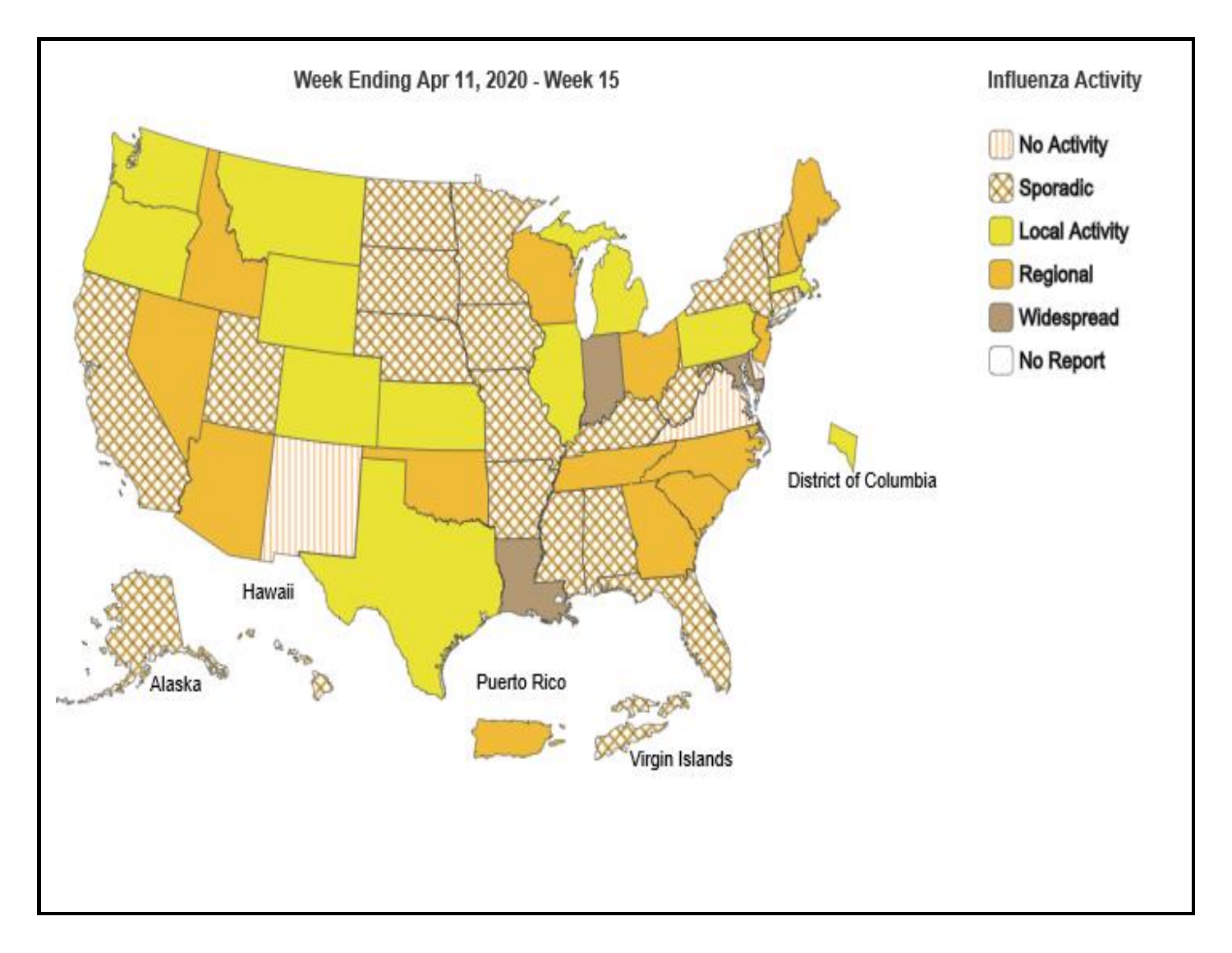## The most prevalent target -**all CSF viruses pos rate is 3 %**

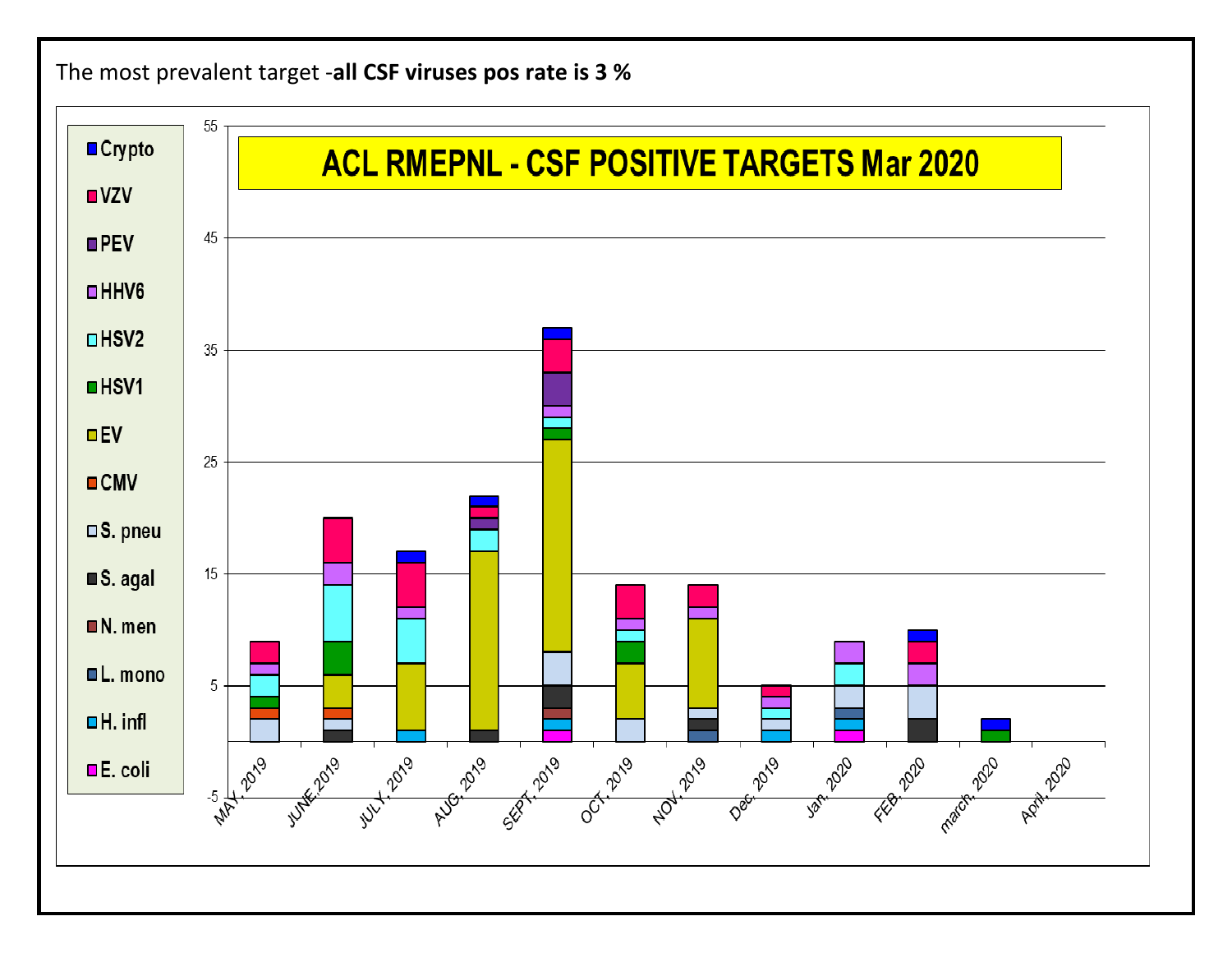The most prevalent bacterial target is **Giardia**